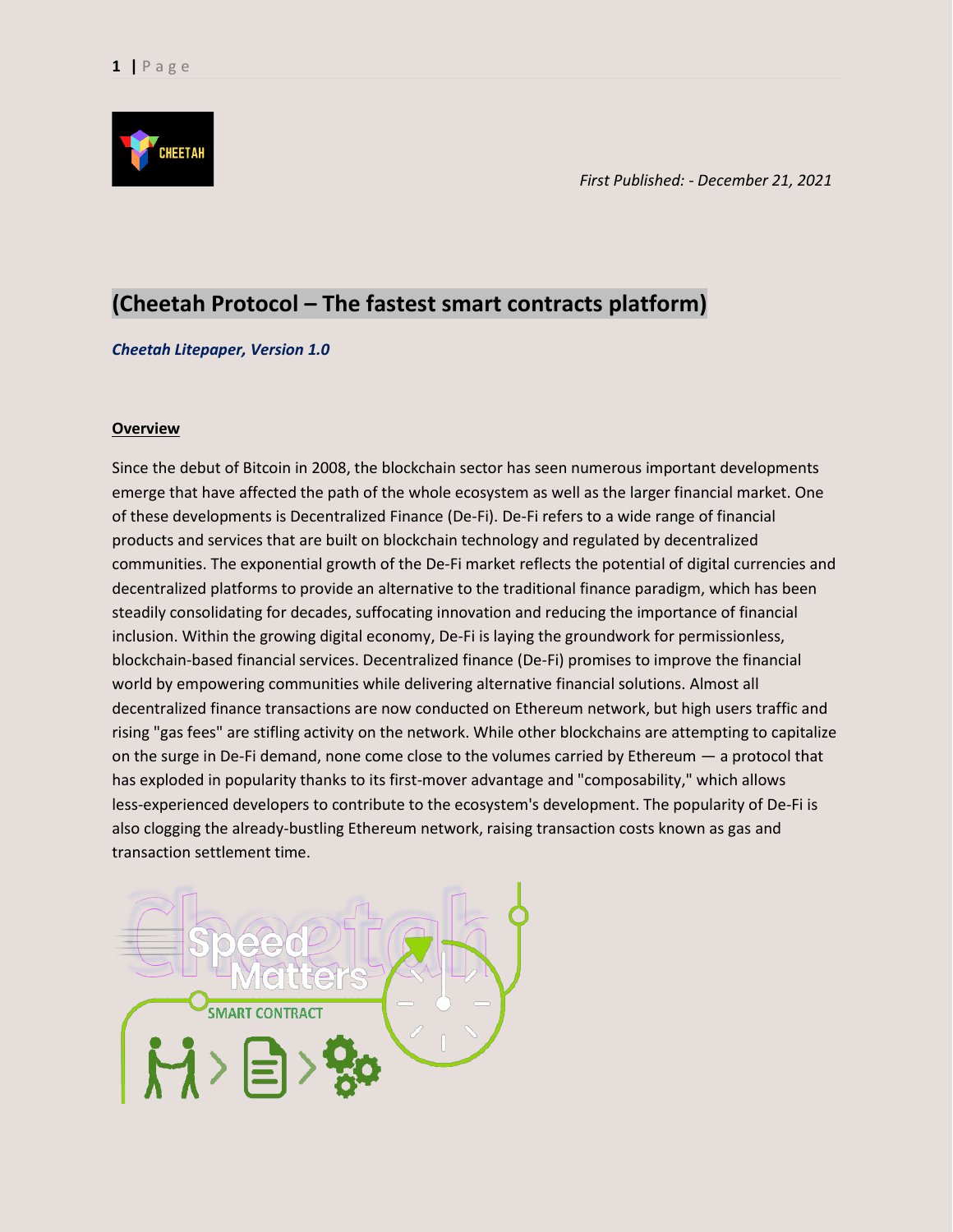### **Problem Statement**

Because of Bitcoin, blockchains have grown in an unusual way. Because Bitcoin was the original blockchain, it inspired the architecture of all future networks, including Ethereum. This is currently problematic for a number of reasons: Bitcoin's Proof of Work consensus causes transactions to be delayed and expensive. Decentralization is hampered by the time and resources required to validate Proof of work(POW) chains. The usage of blockchain is accelerating, necessitating scalable solutions. Because there were so few people using Bitcoin when it first began in 2009, the technological restrictions were less of a concern. However, decentralized finance and the adoption of NFTs have drastically altered the blockchain scene today. Around 100 million individuals were utilizing cryptocurrencies by the start of 2021, according to some estimates. Similarly, the value of De-Fi apps has risen to well over \$100 billion. Smart contract-enabled blockchains like Ethereum and Bitcoin are experiencing network congestion and outages as a result of their exponential growth. To fix the challenge, the majority of today's De-Fi value is implementing layer 2 scaling solutions. Layer 2 separates transactions from the main Ethereum chain, bundles them, and returns the bundles to Ethereum. This relieves demand on Ethereum while also adding levels of complexity that may jeopardize security. The most elegant option is to maintain everything on a scalable, secure, and decentralized layer 1 protocol. So, what does any of this have to do with Cheetah?

### **Cheetah proposed solution**

As blockchain technology advances, it offers new answers to scalability, interoperability, and usability issues. With the usage of four different blockchains on our platform, Cheetah protocol has adopted a unique approach. At Cheetah protocol, we promise to be "the quickest smart contracts platform in the blockchain industry, as measured by transaction completion time," thanks to our native coin CTH and numerous consensus processes.

### **What issues does Cheetah address?**

There are three key issues that Cheetah is trying to address. Scalability, transaction costs, and interoperability are all three major factors to consider.

Decentralization vs. scalability - Traditional blockchains have failed to strike a balance between scalability and decentralization. With more users and activity, a network may struggle to reach agreement on legitimate transactions rapidly. Bitcoin (BTC) is an excellent example of the problem, with transactions taking hours or even days to complete during periods of network congestion. Making the network more centralized and giving fewer individuals more authority to authenticate network activities is one strategy to prevent this. Transactions may be confirmed considerably more rapidly if fewer persons have to review and validate them. Decentralization, on the other hand, is a crucial and desirable feature of blockchain technology. With technical improvements, new blockchains are continually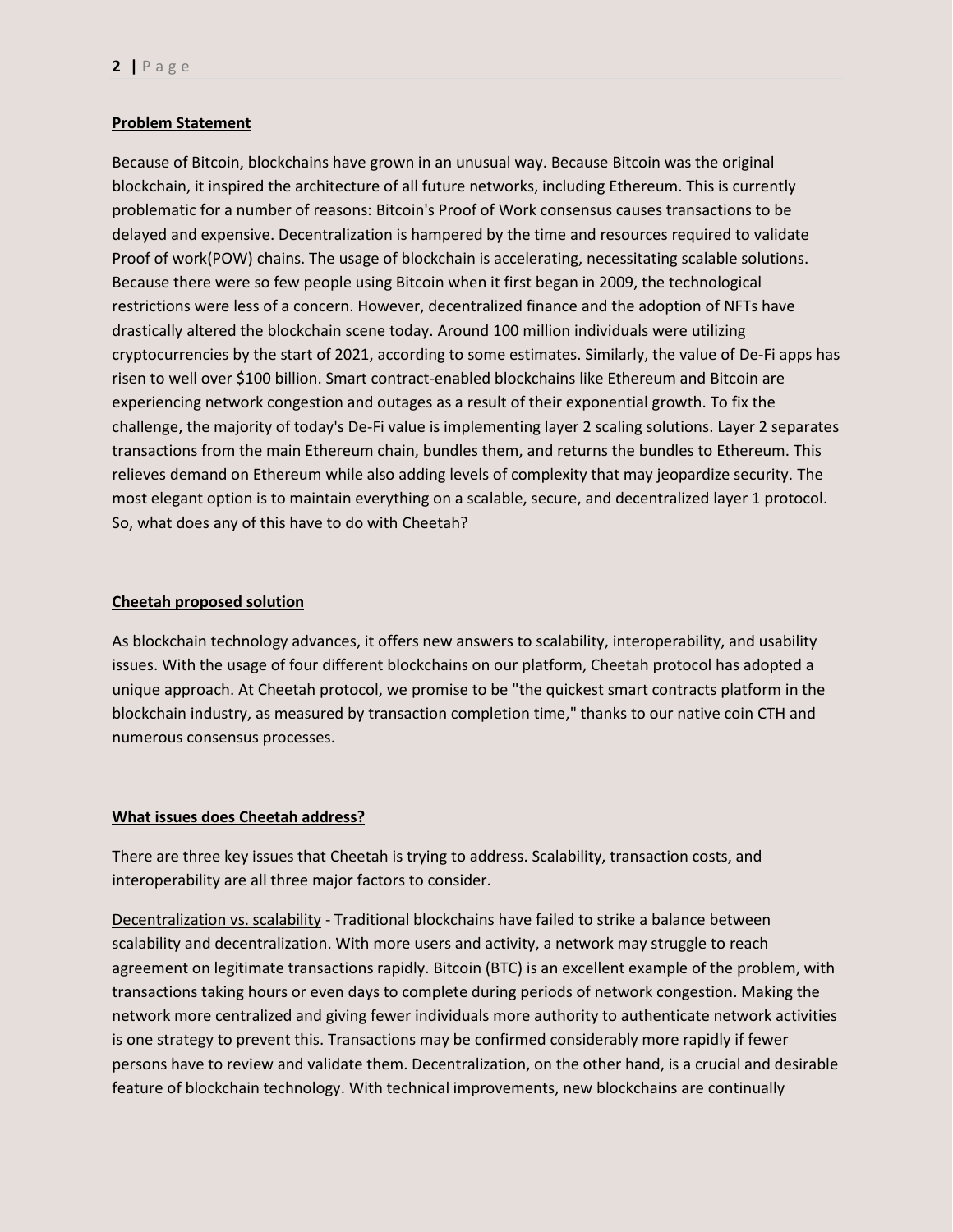attempting to overcome this problem, and Cheetah has developed a unique method, which we'll discuss later on this paper.

Fees that are too high- Gas costs are another major issue with bigger blockchains such as Ethereum. The problem is exacerbated by increased traffic and user numbers. This deters people from using these blockchains, yet the competitors has fewer well-established ecosystems. The popularity of Ethereum, for example, along with a lack of alternatives, has resulted in near-constantly high traffic and costs with no way to get rid of such high costs. Simple transfers might cost more over \$10 at times, and complicated smart contract exchanges are considerably more costly. Cheetah is building a fastest blockchain platform with low fees even when traffic is high and congested.

Interoperability- When it comes to blockchains, different projects and enterprises have different requirements. Previously, projects had to choose between using Ethereum, another blockchain that wasn't adapted to their needs, or a private blockchain. Finding a balance between customizability and collaboration amongst various blockchains is a challenging issue. Subchilds and specialized custom blockchains, which share the network's security, speed, and compatibility, are Cheetah's answer to the problem.

#### **What is Cheetah?**

Cheetah is a flexible smart contract platform for creating custom blockchain networks and decentralized applications especially for those focused on Decentralized finance, Non fungible tokens, web 3.0 and metaverse. Cheetah is a blockchain platform with smart contracts that focuses on faster transaction speed, cheapest costs, and environmental friendliness. Cheetah's ultimate goal is to create a highly scalable blockchain that doesn't compromise decentralization or security. The Cheetah crypto platform, is one of several initiatives vying to dethrone Ethereum as the most frequently used smart contract platform in the blockchain ecosystem. With a transaction throughput of 110,000+ transactions per second, Cheetah promises to be more scalable than Ethereum. Cheetah's native CTH token, which has a restricted supply of 220 million, is used to pay network transaction fees as well as part of the Cheetah consensus process. Cheetah is building its own decentralized finance (De-Fi) ecosystem to compete with Ethereum. Cheetah is also working on a bridge to the Ethereum network, which will allow users to transfer assets effortlessly between the two networks.

Cheetah Protocol, the company behind Cheetah, believes we've created the world's quickest and scalable smart contract blockchain platform. Cheetah operates at internet-scale for a future when crypto is a global backbone technology, thanks to the use of four separate blockchains beneath the hood. The time it takes for a crypto transaction to process and be regarded permanent and irreversible is known as the time to finality. Once a transaction has reached finality, it cannot be reversed or changed. Clearly, finality is an important blockchain characteristic particularly for financial applications, but the time it takes for a blockchain to reach finality varies. Ethereum, for example, reaches finality in under a minute. Cheetah reaches finality in a fraction of a second, which is near-instantaneous in real-world applications and this matters the most in today's world of Defi.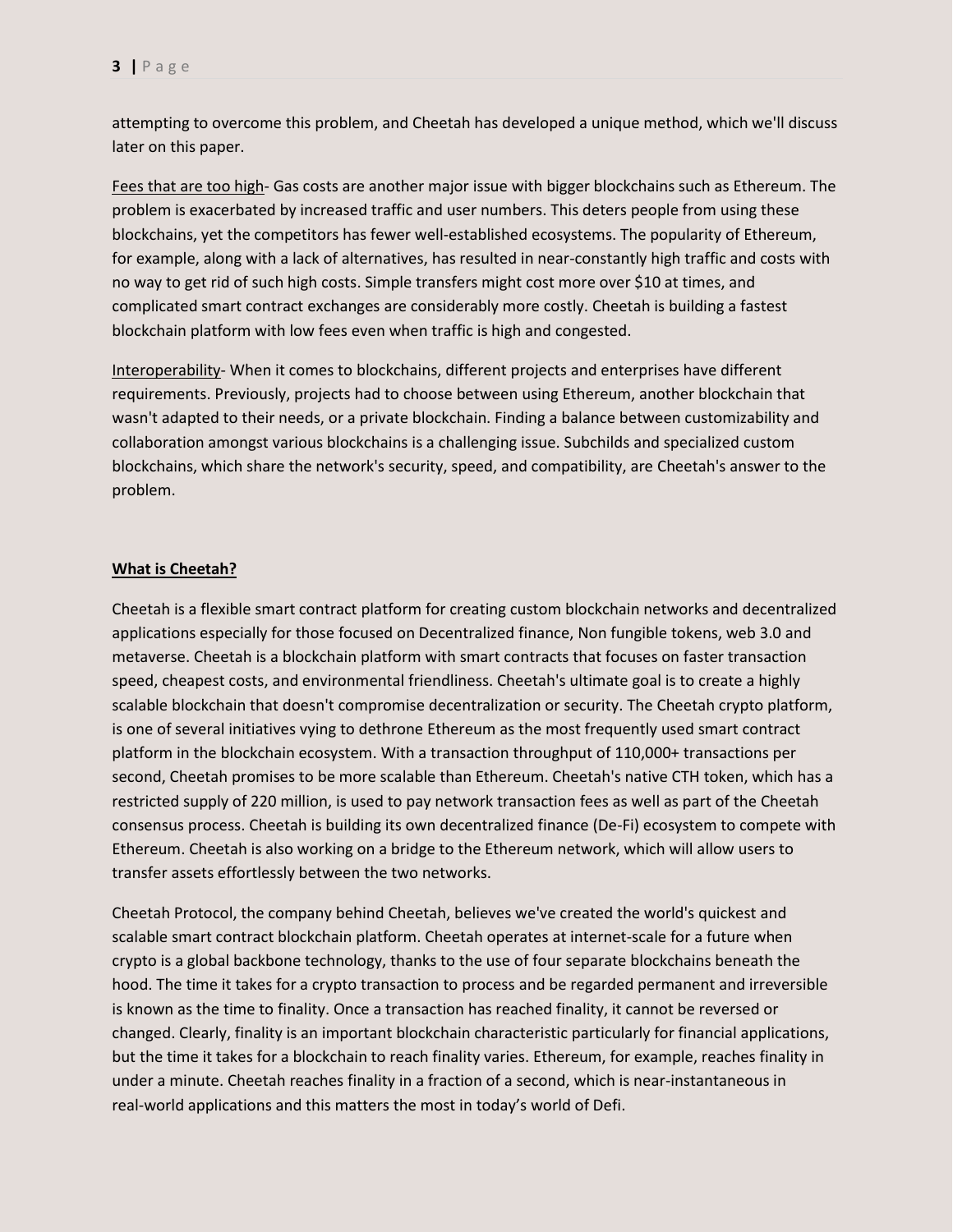### **CHEETAH CONSENSUS MECHANISM**

The main novelty of Cheetah is that it is made up of four blockchains rather than the traditional one. The reasoning behind this architectural decision is brilliant: rather than having one chain handle everything, each blockchain focuses on a certain purpose inside the Cheetah ecosystem. The Cheetah platform can fulfill the golden trinity of blockchain qualities — decentralization, security, and scalability — by distributing jobs over many chains.



Chain of Exchange (Cheetah A) - The Exchange Chain (A Chain) is the blockchain that allows Cheetah assets to be created and traded. Fees are paid in CTH for transactions on the A-Chain. This is comparable to how Ethereum gas costs are paid in ETH. Fees are always settled in CTH, even if you're dealing with other tokens issued on the Cheetah blockchain.

Chain of financial Contracts (Cheetah B) - Cheetah's main feature is smart contracts for De-Fi. Developers may use this capability to create decentralized financial apps on Cheetah while taking advantage of the platform's security and scalability. Users and developers are able to create new decentralized financial apps and execute smart transactions on this chain. The B-Chain is an Ethereum Virtual Machine (EVM) compliant smart contract platform for the Cheetah platform. Because Cheetah is EVM compatible, anybody may use it to deploy Ethereum smart contracts. What's the big deal about that? Existing Ethereum programs, such as De-Fi giants Aave, may quickly release an Cheetah version of their product.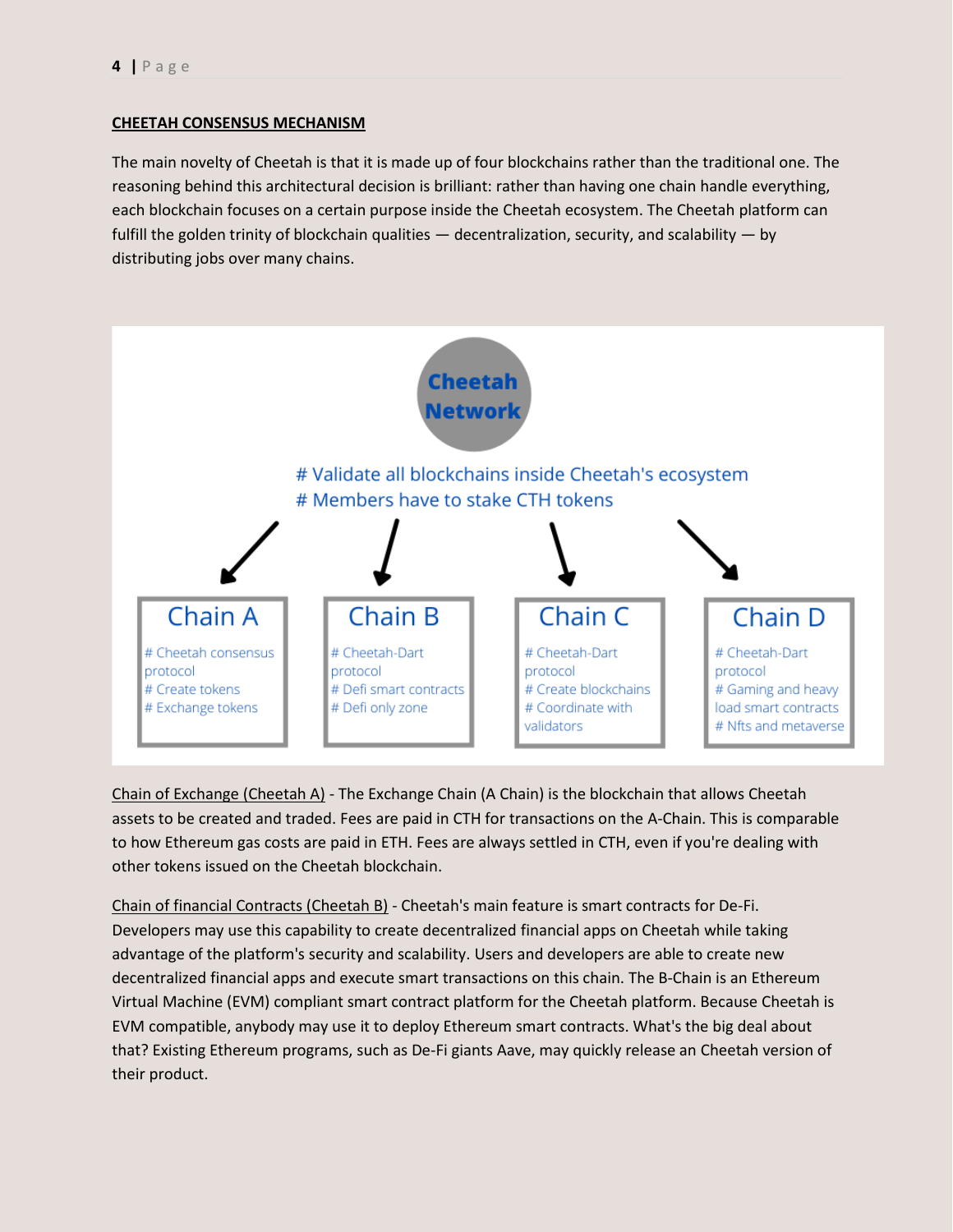# Import solidity smart contracts and execute on Cheetah



Chain of Platforms (Cheetah C)- Anyone can create an Layer 1(L1) or Layer 2(L2) blockchain with Cheetah's C-Chain. You could even put together a group of them. These blockchains are known as subchilds in Cheetah, with the C-Chain serving as the default subchild for everybody. The C-Chain keeps track of validators to manage the landscape of Cheetah subchilds, but subchilds are also responsible for verifying the C-Chain.

Chain of Gaming, Nfts and Metaverse (Cheetah D) – Users can execute gaming, nfts and metaverse specific smart contracts on this chain. This highly reduce the load on Chain B thus allowing more flexibility to the Decentralized finance chain.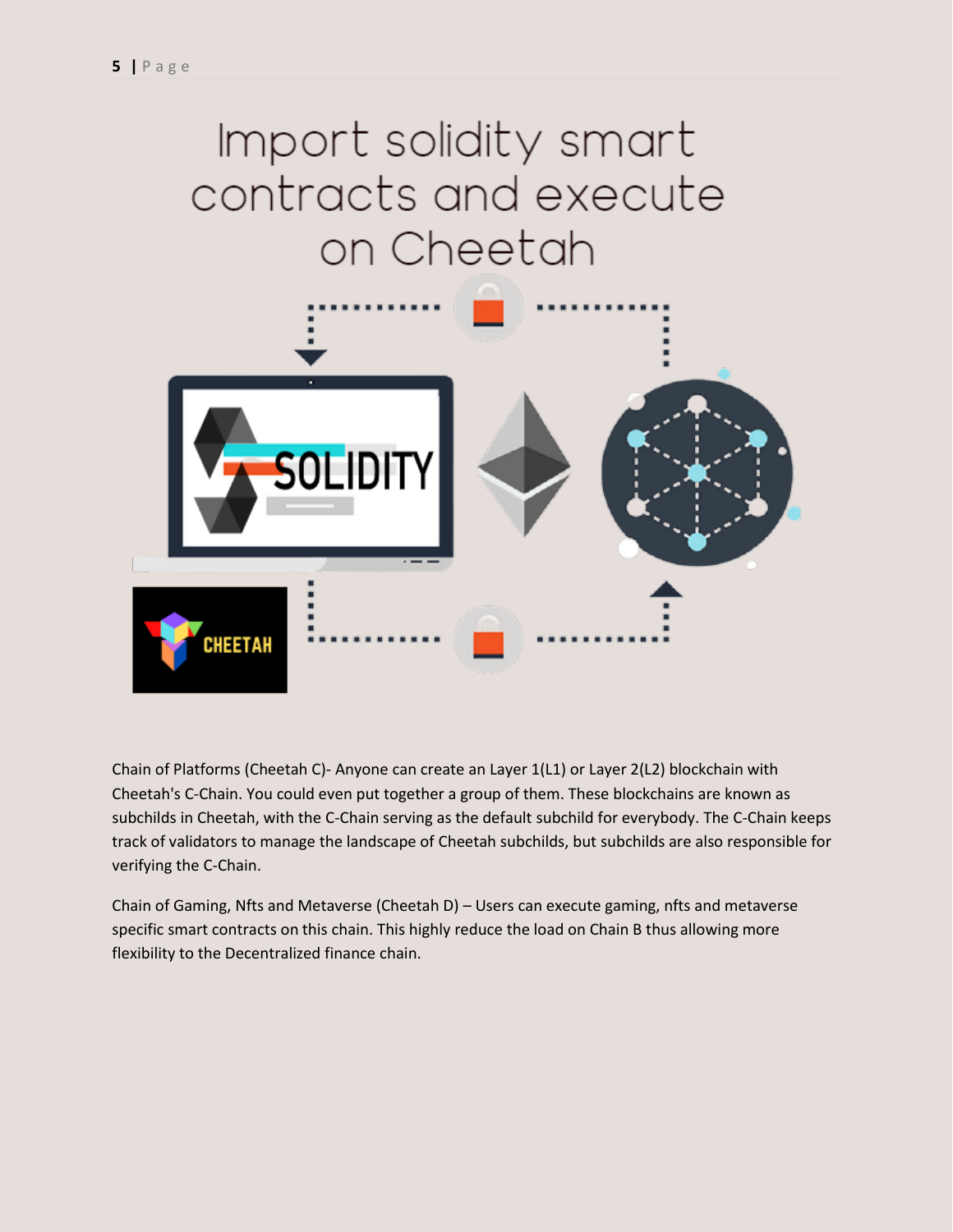**Cheetah Scaling Requires Subchilds-**



Cheetah subchilds were briefly mentioned in the C-Chain section above. Their significance, though, is worth elaborating on. Subchilds in Cheetah perform similarly to sharding in Ethereum 2.0. A subchild is a clone of the default blockchain (in the case of Cheetah, this is the Primary Network) that is connected to the platform at startup. More significantly, users can build subchilds on their own time and as needed. In reality, this implies that a subchild can establish another subchild to meet or surpass network traffic needs and free up transactions once its scaling restrictions are temporarily reached. In a word, the number of subchilds you can construct is limitless (subchilds can infinitely create subchilds). Cheetah's B-Chain will have a transaction capacity of around 110000+ transactions per second. Cheetah platform, on the other hand, has no real Transaction per second limit due to its limitless capacity for producing subchilds. Despite the fact that subchilds can develop their own rules for how their blockchain runs, all subchilds must validate their own blockchain as well as the Primary Network chain. To validate the Primary Network, each subchild must be a Primary Network member, which is granted to those who stake 1,000 or more CTH tokens.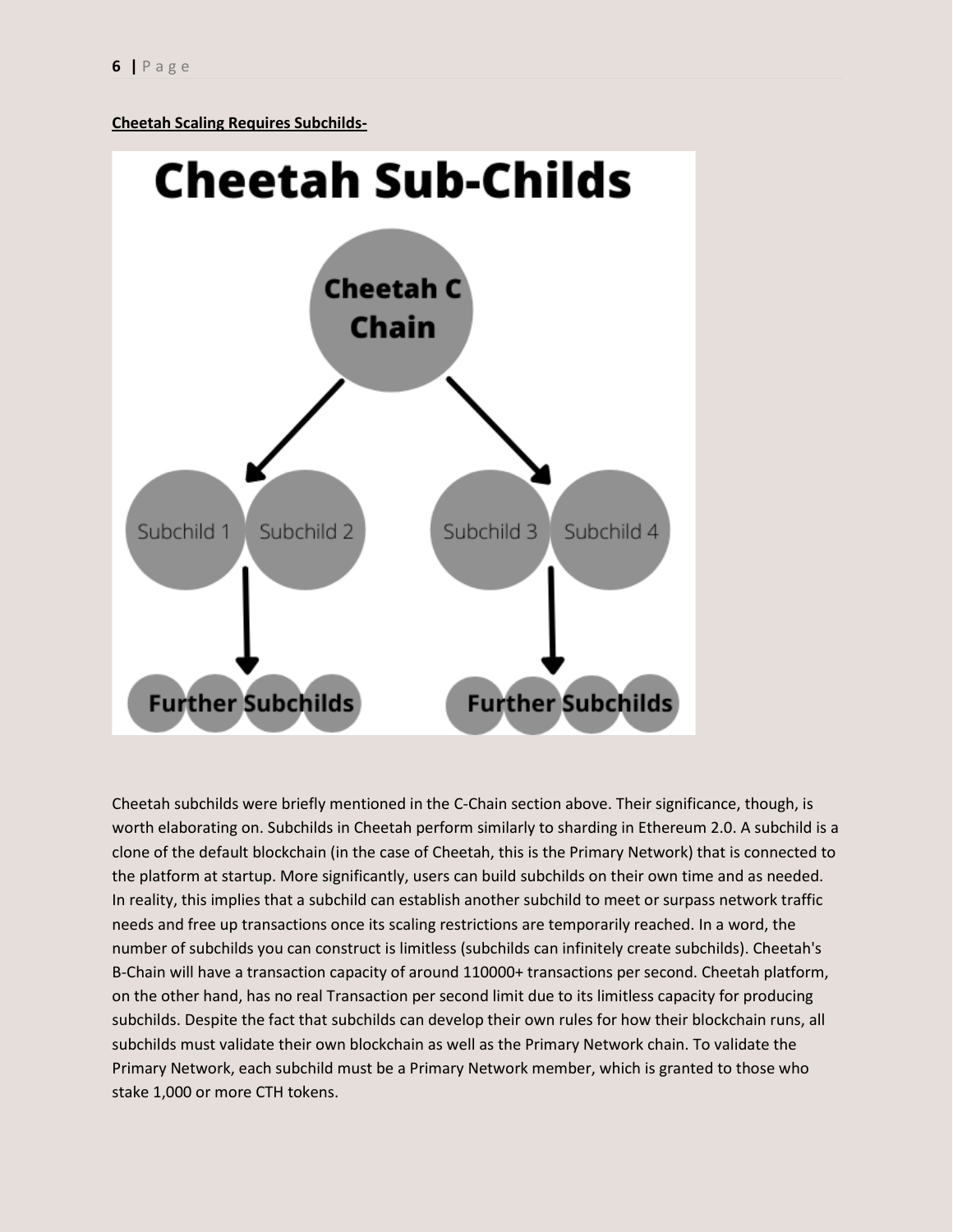### **Cheetah Crypto Consensus**



The Cheetah Virtual Machine is a proprietary Virtual Machine (VM) that powers Cheetah's architecture (CVM). Subchilds built on the Cheetah platform can use the CVM to reach consensus using "traditional" blockchain databases like Bitcoin, Ethereum, or Cardano, but they can also use other database structures like the "block lattice" database structure pioneered by crypto networks like IOTA, Fantom, or Nano. Such adaptability ensures that projects using Cheetah may achieve a high level of customization while maintaining compatibility with a variety of platforms. Cheetah makes use of Cheetah-Dart an Cheetah protocol -designed Proof-of-Stake (PoS) consensus mechanism that requires users to stake CTH in order to become transaction validators. To participate in consensus, validators must stake at least 1,000 CTH tokens. By delegating your CTH to a validator, you may also participate in consensus. To participate, you must assign at least 70 CTH.

Validator nodes in a subchild continually query each other to evaluate the validity of the network's transactions until they achieve a common judgment — and so build network-wide agreement — using the Cheetah-Dart consensus mechanism. The higher a node's stake in CTH currencies, the more frequently it is queried. The Primary Network is required for all validator nodes, while involvement in other subchilds is optional. Validators are compensated based on their uptime and reaction latency, with payouts proportionate to their overall investment. Validators will earn more if they keep their investment for a longer length of time. You will also earn a reward if you delegate your CTH coins to a validator and that validator obtains a reward. Finally, unlike previous PoS systems, Cheetah does not penalize rogue nodes by lowering their stakes; instead, they are simply not rewarded.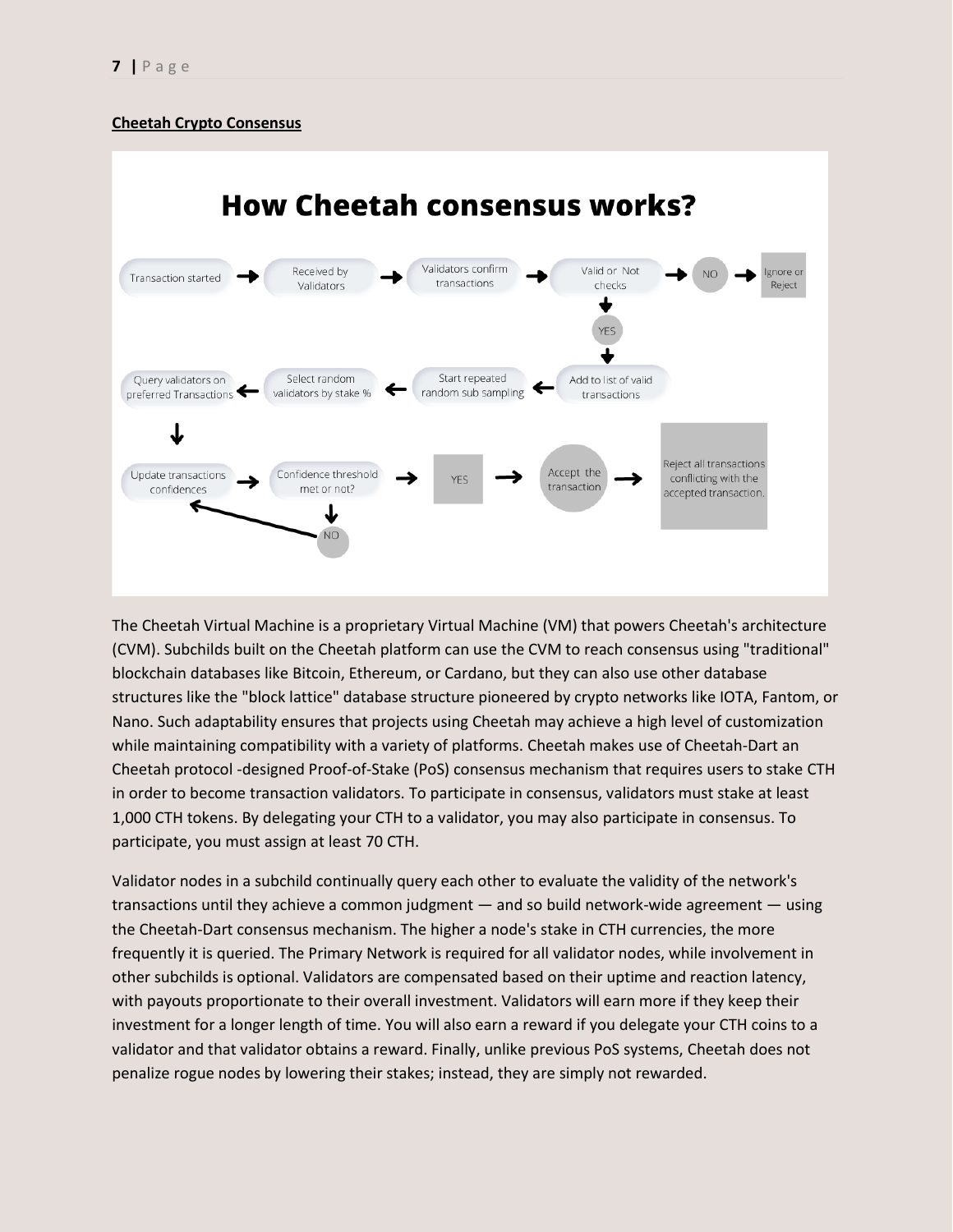Cheetah aims to stand out in a crowded market of Ethereum competitors by focusing on De-Fi and offering a three-pronged offering of customizability, scalability, and interoperability. Though it is unclear if Cheetah will offer a long-term competitive threat to Ethereum, the platform is well on its way to building its own ecosystem, with a focus on De-Fi applications, lower transaction fees and faster transactions.

### **CTH Tokenomics**

The Cheetah token, abbreviated as CTH, is a utility token that acts as the ecosystem's primary medium of exchange. CTH staking protects the network and pays stakers with extra CTH, in addition to its usage as currency in the Cheetah platform. The CTH is a deflationary token and the main objective of a deflationary token is to compound the currency value derived from staking. CTH tokens used to pay transaction fees are destroyed, reducing the quantity of CTH in circulation forever. Validators must possess and stake CTH tokens as collateral in all subchilds, including the Primary Network.

CTH allows you to pay transaction fees. The Cheetah currency CTH is referred to as the ecosystem's common unit of account. In layman's terms, this means CTH is the default money on the network. CTH is the common currency between subchilds and is used to pay all transaction costs. It's crucial to utilize CTH between subchilds because it aids interoperability between subchilds that would otherwise use their own internal coins.

Tokens and Subchilds can be created-

Creating new custom coins/tokens and blockchain networks(subchilds) are two of CTH Cheetah's main use cases. Additionally, Developers can use the platform to create NFTs, De-Fi protocols, games, metaverses, and many other internet of things, the possibility is limitless. CTH payments are required for creating custom tokens, subchilds, games, Nfts, De-Fi applications on the Cheetah platform.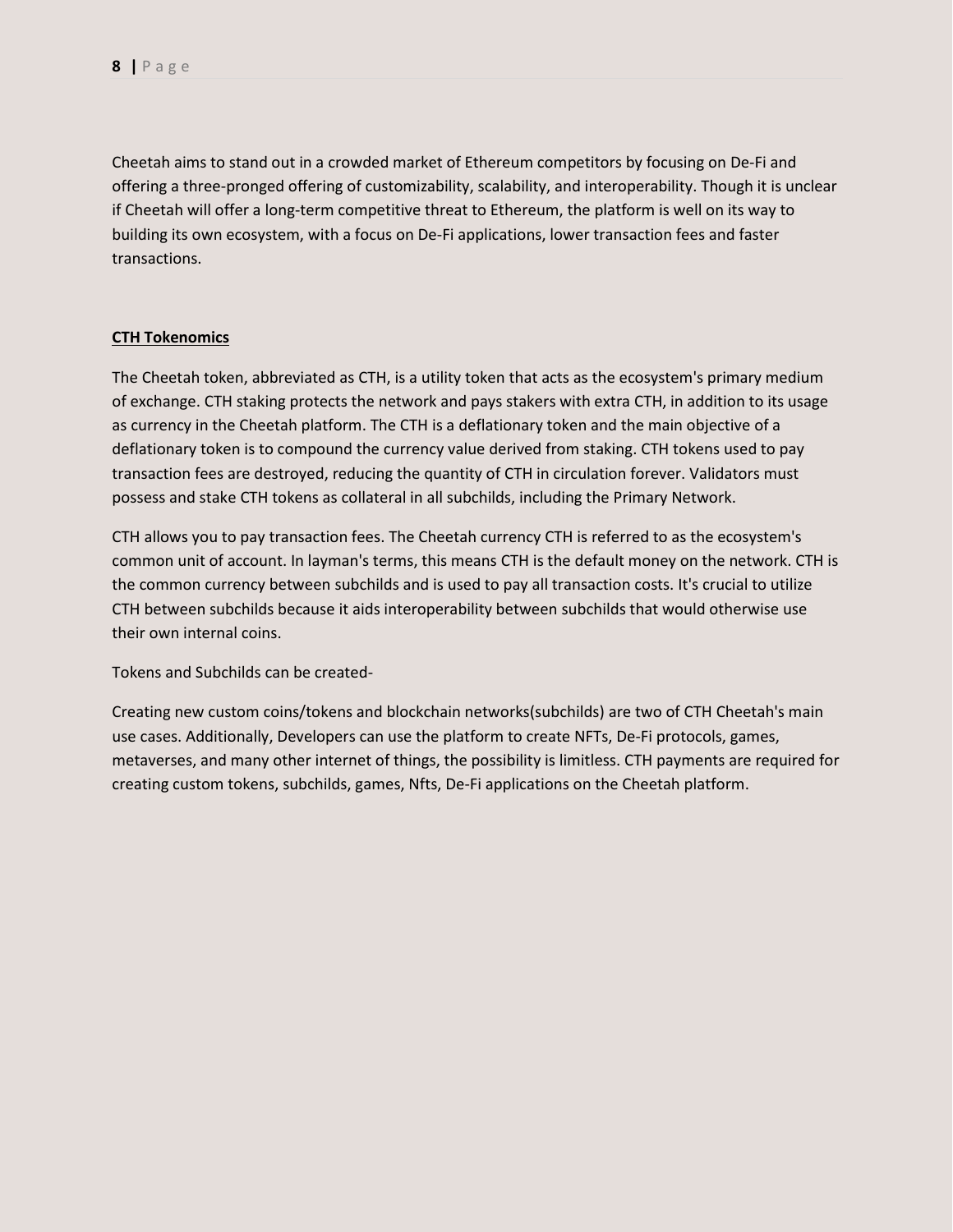

CTH Token Metrics

Total Coins: 220,000,000

Public Sale: 15%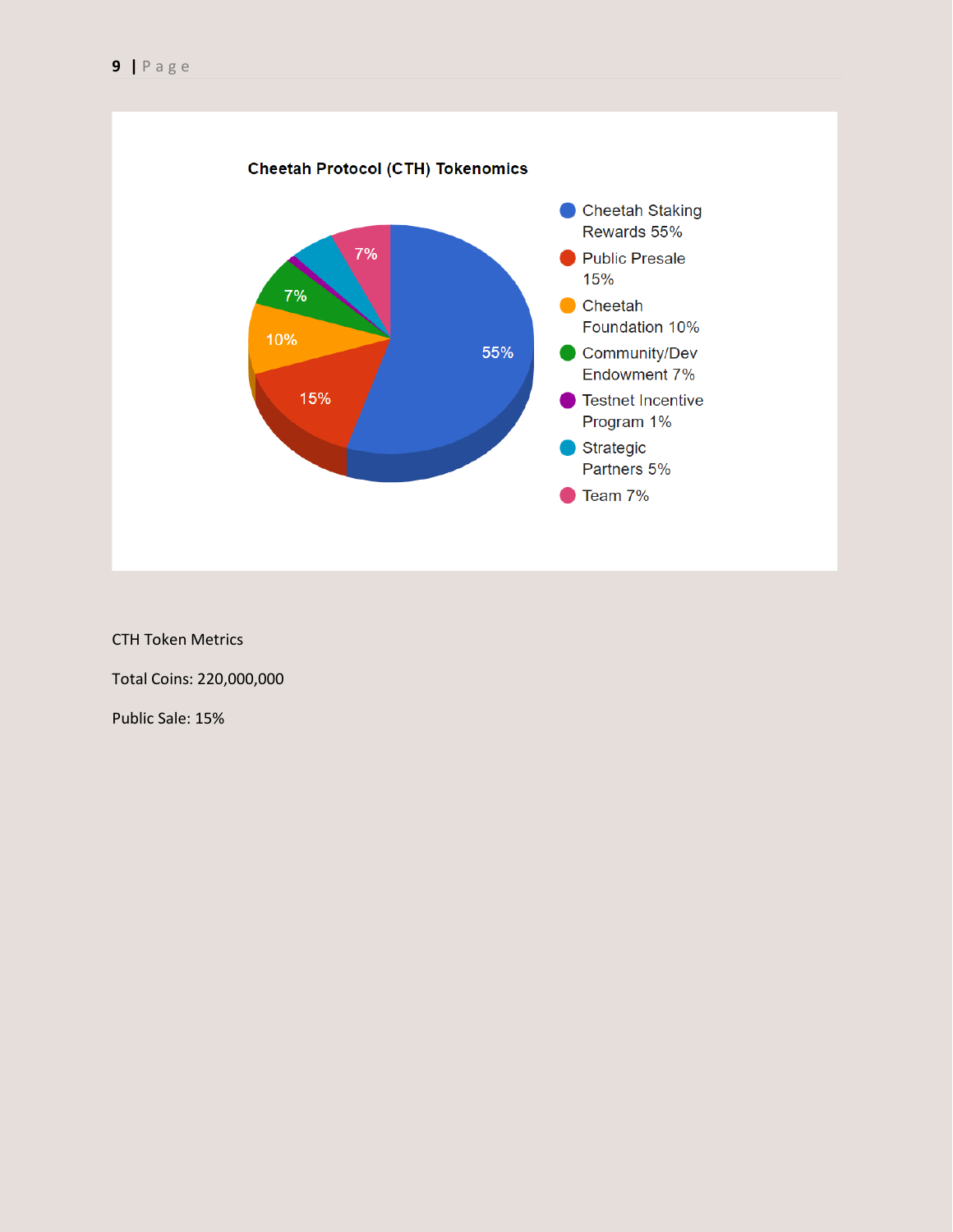### **How Cheetah maintains faster transaction settlement?**

|                          | Classical | Nakamoto                     | Cheetah   |
|--------------------------|-----------|------------------------------|-----------|
| Robust                   |           | $\ddot{}$                    | $+$       |
| Scalable                 |           | $+$                          | $\ddot{}$ |
| Decentralized            |           | $\ddot{}$                    | $\ddot{}$ |
| Low latency              | $\ddot{}$ |                              | $\ddot{}$ |
| Lightweight blockchain   | $\ddot{}$ | $\overline{a}$               | $\ddot{}$ |
| Eco friendly             | $+$       | $\overline{\phantom{a}}$     | $+$       |
| High throughput          | $+$       | $\qquad \qquad \blacksquare$ | $+$       |
| Resilient to 85% attacks |           |                              | $\ddot{}$ |

### **Consensus comparison: Classical vs Nakamoto vs Cheetah**

The Cheetah network aims to increase scalability while maintaining decentralization. The Cheetah consensus protocol is used to manage/exchange assets on the A-Chain. The D-Chain is used for heavy loads i.e. gaming, NFts and metaverse projects. The B-Chain is used to create smart contracts, whereas the C-Chain is used to coordinate validators. The Cheetah-Dart consensus protocol is used by these two blockchains i.e. B and C chains. All nodes in the Cheetah consensus mechanism operate in parallel to examine the transaction confirmations of other validators at random. A transaction is probabilistically proven to be true after sufficiently repeated random subsampling. This increases transaction throughput to 110000+ TPS and delivers a transaction completion time of less than two second. Cheetah-Dart is similar, except it uses blocks in a linear method. Cheetah also enables the building of interoperable, customizable blockchains called subchilds. There is no limit on the quantity of subchilds that can be built on the platform. Unlike Proof of Work (PoW), Proof of Stake (PoS), and Delegated Proof of Stake, the Cheetah consensus process does not require a leader to obtain consensus. This factor boosts the Cheetah network's decentralization without losing scalability. PoW, PoS, and DPoS, on the other hand, have one actor execute transactions, which is subsequently confirmed or validated by others. Cheetah implements a directed acyclic graph (DAG) efficient consensus system that leverages all nodes to process and validate transactions. The network can process transactions in parallel with the help of a DAG. Validators poll other validators at random to see if a new transaction is legitimate. It is statistically shown that a transaction would be almost difficult to be fake after a given amount of this repeated random subsampling. All transactions are completed instantly, with no additional confirmations required. This implies that instead of blocks, like in typical blockchains, vertices, or parented